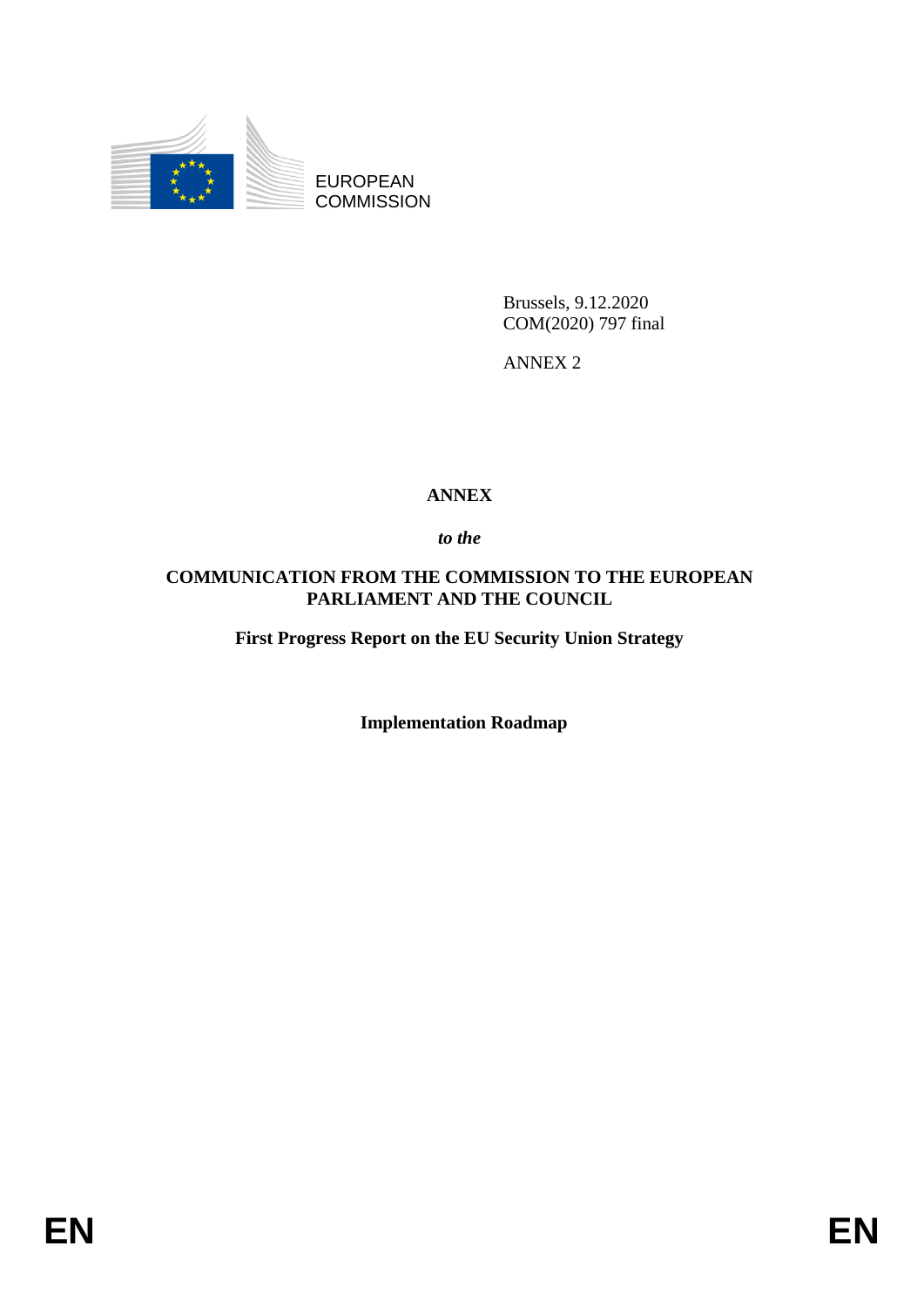| <b>Actions</b>                                                                                             | <b>State of Play</b>                                                                  |  |  |  |  |
|------------------------------------------------------------------------------------------------------------|---------------------------------------------------------------------------------------|--|--|--|--|
| I. A future-proof security environment (critical infrastructure, cybersecurity, public spaces)             |                                                                                       |  |  |  |  |
| Proposal for a Directive on the resilience of critical entities                                            | To be adopted by Commission in December 2020<br>$\bullet$                             |  |  |  |  |
| <b>Review of NIS Directive</b>                                                                             | To be adopted by Commission in December 2020<br>$\bullet$                             |  |  |  |  |
| Cross-sectoral financial services act on operational and cyber resilience                                  | Adopted by Commission on 23.09.2020<br>$\bullet$                                      |  |  |  |  |
| Resilience of critical energy infrastructure                                                               | Ongoing consultation of relevant energy operators<br>and Member States                |  |  |  |  |
| Network code on cybersecurity for cross-border electricity flows                                           | COM adoption planned 2022<br>$\bullet$                                                |  |  |  |  |
| A European Cybersecurity Strategy                                                                          | To be adopted by Commission in December 2020<br>$\bullet$                             |  |  |  |  |
| Amendment to EU judicial cooperation instruments in view of their digitalisation                           | COM adoption plan Q4 2021<br>$\bullet$                                                |  |  |  |  |
| Creation of a Joint Cyber Unit                                                                             | Cybersecurity Strategy to be adopted December 2020<br>$\bullet$                       |  |  |  |  |
| Common rules on information security and cybersecurity for EU institutions,<br>bodies and agencies         | COM adoption planned Q4 2021<br>$\bullet$                                             |  |  |  |  |
| Step up cooperation for the protection of public spaces, including spaces of<br>worship                    | Counter-Terrorism Agenda for the EU, to be adopted<br>$\bullet$<br>on 9 December 2020 |  |  |  |  |
| Sharing of best practices on addressing misuse of drones                                                   | Ongoing<br>$\bullet$                                                                  |  |  |  |  |
| II. Tackling evolving threats (Cybercrime, modern law enforcement, illegal content online, hybrid threats) |                                                                                       |  |  |  |  |
| Ensure full and fit-for purpose implementation of legislation on cybercrime<br>(Directive 2013/40/EU)      | Infringement proceedings and preparations for<br>additional proceedings are ongoing   |  |  |  |  |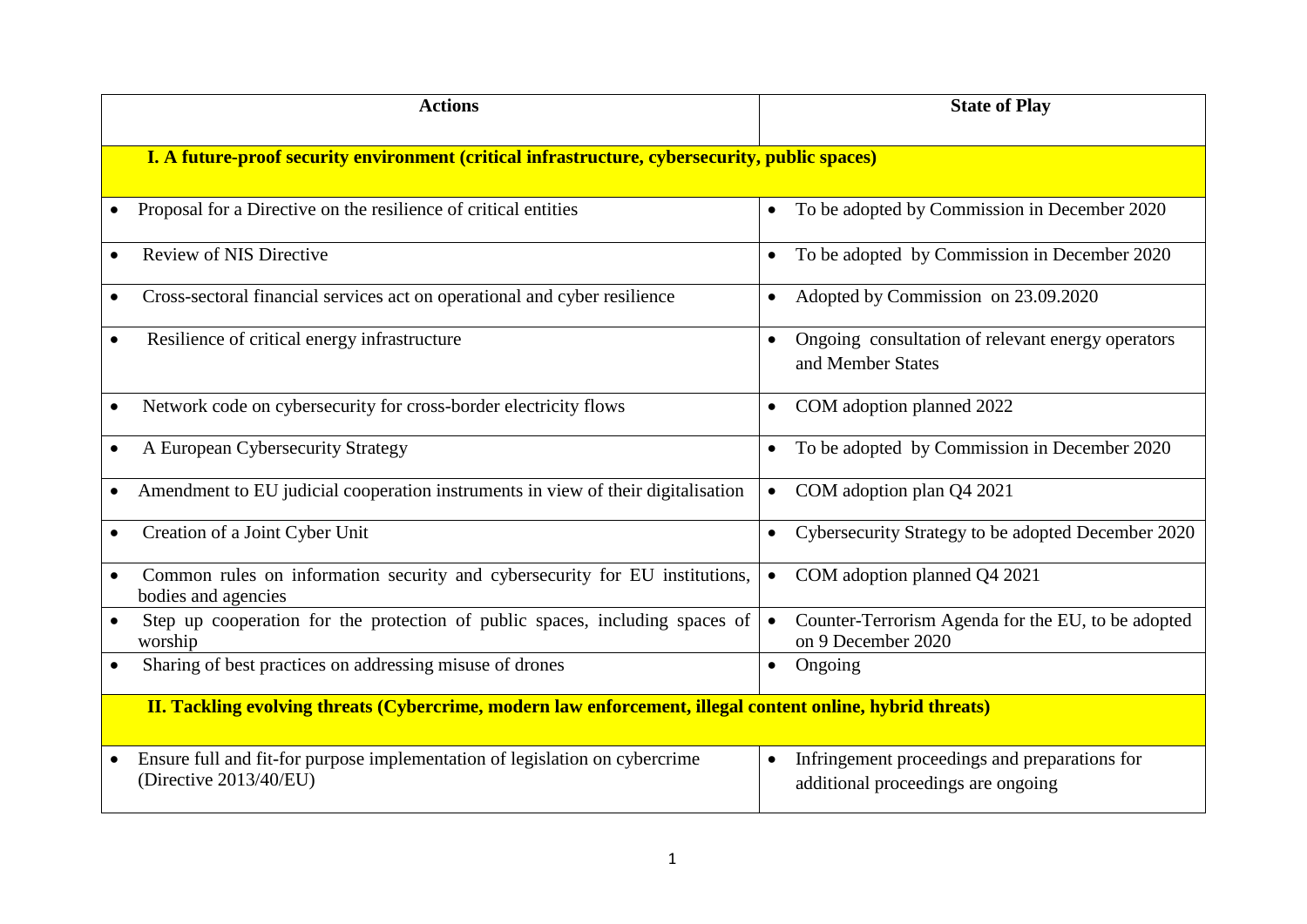|           | Enhance law enforcement / judiciary capacity in digital investigations                                                     | Digital Capacity Building action plan for law<br>$\bullet$<br>enforcement in preparation, to be adopted in 2021                                                                             |
|-----------|----------------------------------------------------------------------------------------------------------------------------|---------------------------------------------------------------------------------------------------------------------------------------------------------------------------------------------|
| $\bullet$ | EU Strategy for fight against child sexual abuse                                                                           | Adopted by Commission on 24.07.2020<br>$\bullet$                                                                                                                                            |
|           | Proposals on detection and removal of child sexual abuse                                                                   | Short term proposal: Adopted by Commission on<br>10.09.2020<br>Long term proposal: Work ongoing – adoption<br>planned for Q2 2020                                                           |
|           | Set out an EU approach to countering hybrid threats: mainstream considerations<br>on hybrid into policy making             |                                                                                                                                                                                             |
| $\bullet$ | Review of EU operational protocol for countering hybrid threats (EU Playbook)<br>SWD(2016)227                              |                                                                                                                                                                                             |
|           | Legislative proposal on the digitalisation of crossborder judicial cooperation (see<br>Commission work programme for 2021) | To be adopted by the Commission in $Q4 2021$                                                                                                                                                |
|           |                                                                                                                            |                                                                                                                                                                                             |
|           | <b>III. Protecting Europeans from terrorism and organised crime</b>                                                        |                                                                                                                                                                                             |
|           | A Counter-Terrorism Agenda for the EU                                                                                      | Adopted by Commission on 9.12.2020<br>$\bullet$                                                                                                                                             |
|           | Negotiations with third countries for cooperation with Europol                                                             | Negotiations with Turkey are ongoing. On 13 May<br>2020, the Council authorised the opening of<br>negotiations with New Zealand.                                                            |
|           | Opening of negotiations with 10 third countries for cooperation between the<br>latter and Eurojust                         | Recommendation for the adoption of a Council<br>Decision on authorising the negotiations with 10<br>third countries was sent to the Council on 19<br>November 2020, awaiting authorisation. |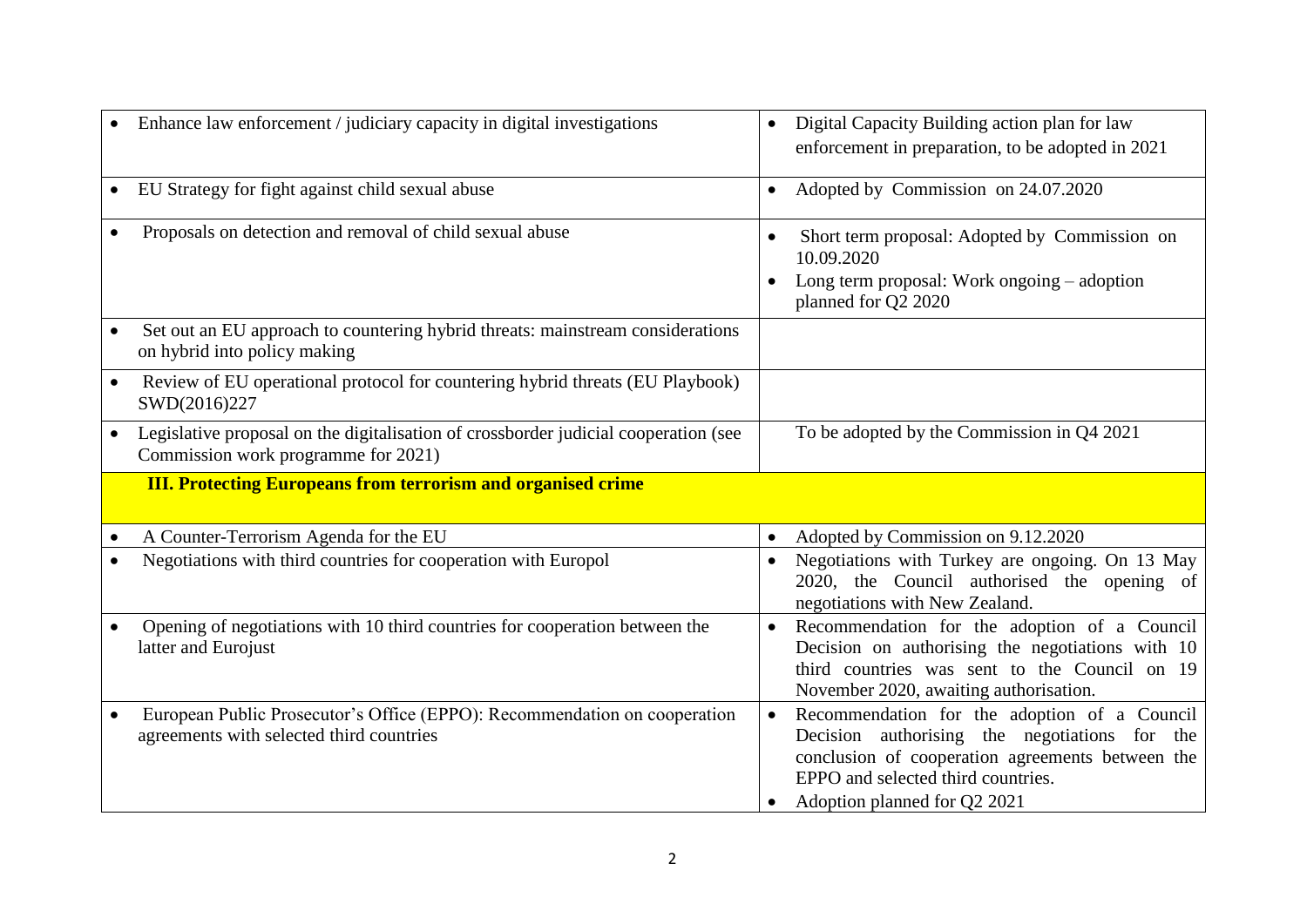|           | An Agenda on tackling organised crime, including trafficking in human beings                      | Targeted consultations took place<br>$\bullet$<br>Adoption planned for Q1 2021<br>$\bullet$ |
|-----------|---------------------------------------------------------------------------------------------------|---------------------------------------------------------------------------------------------|
|           | EU Agenda on Drugs and Action Plan 2021-2025                                                      | Adopted by Commission on 24.07.2020<br>$\bullet$                                            |
|           | Revision of the mandate of the European Monitoring Centre for Drugs and Drug                      | Inception impact assessment published and feed-back<br>$\bullet$                            |
|           | Addiction                                                                                         | period closed on 31.07.2020                                                                 |
|           |                                                                                                   | Adoption planned for Q1 2021<br>$\bullet$                                                   |
|           | 2020-2025 EU Action Plan on Firearms trafficking                                                  | Adopted by Commission on 24.07.2020<br>$\bullet$                                            |
|           | Commission report on the application of the Firearms Directive                                    | Adoption planned for Q1 2021<br>$\bullet$                                                   |
|           | Review of the Regulation on export authorisation, and import and transit<br>measures for firearms | Adoption planned for Q4 2021<br>$\bullet$                                                   |
|           | Review of Directive on freezing and confiscation of proceeds of crime                             | Adoption planned for Q4 2021<br>$\bullet$                                                   |
|           | Proposal for a Directive on Asset Recovery Offices                                                | Adoption planned for Q3 2021<br>$\bullet$                                                   |
|           | Review of the Environmental Crime Directive 99/2008/EC                                            | Adoption of a proposal planned for Q4 2021<br>$\bullet$                                     |
|           | An EU Action Plan against Migrant Smuggling, 2021-2025                                            | Consultations ongoing<br>$\bullet$                                                          |
|           |                                                                                                   | Adoption planned for Q2 2021<br>$\bullet$                                                   |
|           | <b>IV. A strong European security ecosystem</b>                                                   |                                                                                             |
|           | Strengthening the Europol mandate                                                                 | Adopted by Commission on 09.12.2020<br>$\bullet$                                            |
|           | Revision of the Prüm decisions                                                                    | Adoption planned for Q2 2021<br>$\bullet$                                                   |
|           | An EU 'Police Cooperation Code' and police coordination in times of crisis                        | Adoption planned for Q4 2021<br>$\bullet$                                                   |
|           | Revision of the Advance Passenger Information Directive                                           | Adoption planned for Q2 2021<br>$\bullet$                                                   |
|           | Digital information exchange on cross-border terrorism cases                                      | Adoption planned for Q4 2021<br>$\bullet$                                                   |
| $\bullet$ | IT collaboration platform for Joint Investigation Teams                                           | Adoption planned for Q4 2021<br>$\bullet$                                                   |
| $\bullet$ | Communication on the external dimension of Passenger Name Records                                 | Roadmap published on 24.07.2020<br>$\bullet$                                                |
|           |                                                                                                   | Adoption planned for Q1 2021<br>$\bullet$                                                   |
|           | Strengthening cooperation between the EU and Interpol                                             | Adoption planned for Q1 2021                                                                |
|           | A framework to negotiate with key third countries on sharing of information                       | Adoption planned for Q2 2022<br>$\bullet$                                                   |